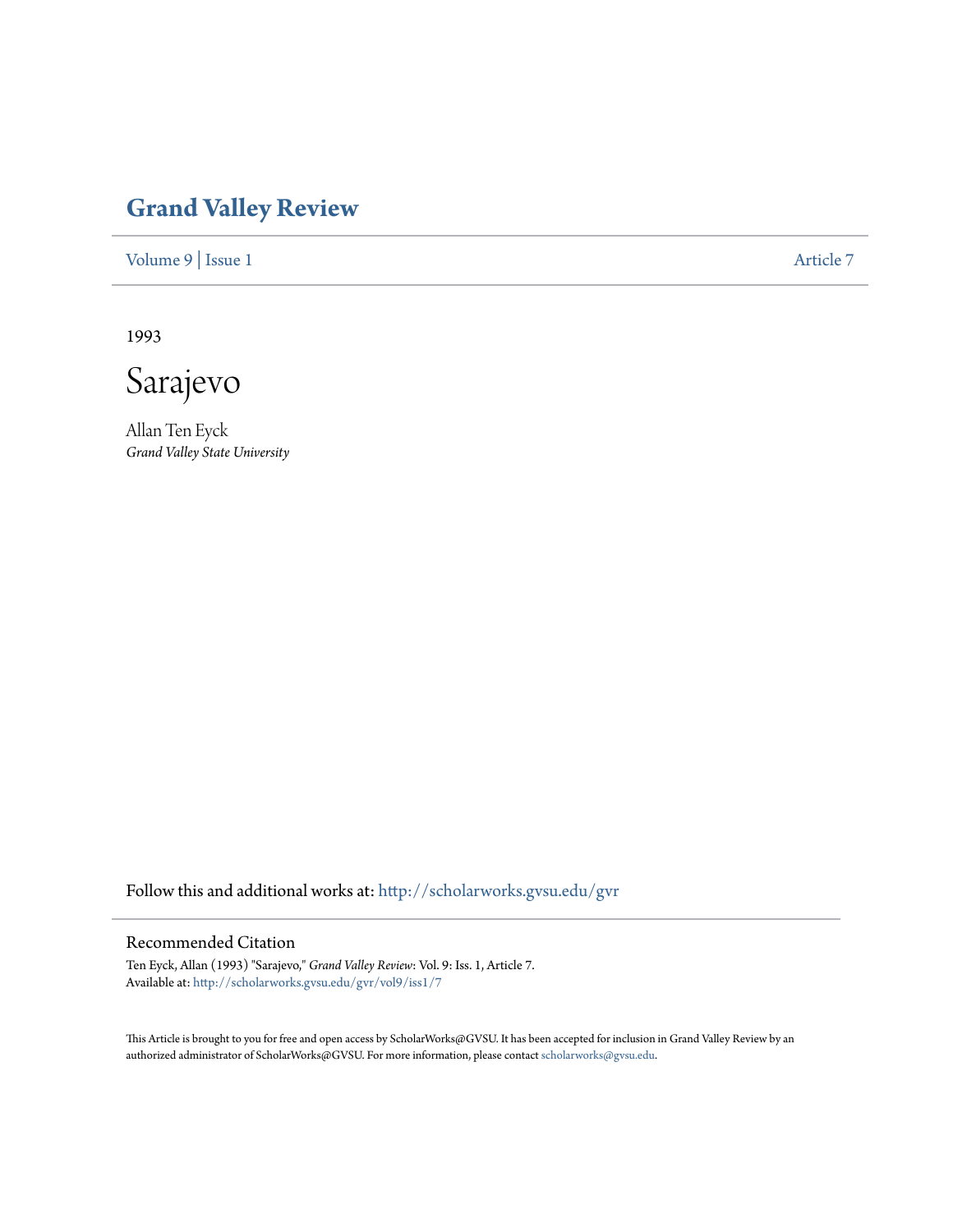## **SARAJEVO**

## *Allen TenEyck*

"You can't get lost in this little town

Only three roads traverse its valley

following Rijeka Miljacka."

Each step brings a new discovery...

a courtyard, a turbaned tombstone, a carved doorway,

a greenspace, a mosque with stately minaret,

a flower stall, a shop purveying wondrous stores,

a beggar-saying nothing only pleading with

luminous, dark eyes,

a cafe hard by a bookstore, a temple turned meat market,

a cathedral square whose cruciformed centerpiece peeks over

the rooftops at the onion dome of the other cathedral,

a slasticarna dripping sweets and honey, and sladoled<sup>1</sup>.

Cafes, cafes, cafes,

a han<sup>2</sup> beckoning into its cool courtyard passersby with promises of exotic foods et alia,

a well flowing sweet water where the worshiper washes hands and face and neck and feet,

a doorway so low you stoop to enter an ancient candlesmoke

blackened basilica turned orthodox where high candles

celebrate life

and low candles remember the dead.

And I am overwhelmed by

antiquity and quaintness, by dark and light, by smells,

by food and drink-corba with bamia3, /osanska*4,* loza*5,* by

sounds-voices, music, din, cars-

by laughter

by beauty and grace

by symmetry and asymmetry.

And I am lost, but not afraid,

surrounded by people,

<sup>5</sup> grape brandy

9 • Grand Valley Review

<sup>&</sup>lt;sup>1</sup>ice cream<br><sup>2</sup>an inn

 $3$ baby-okra broth

 $^4$ a kind of stew